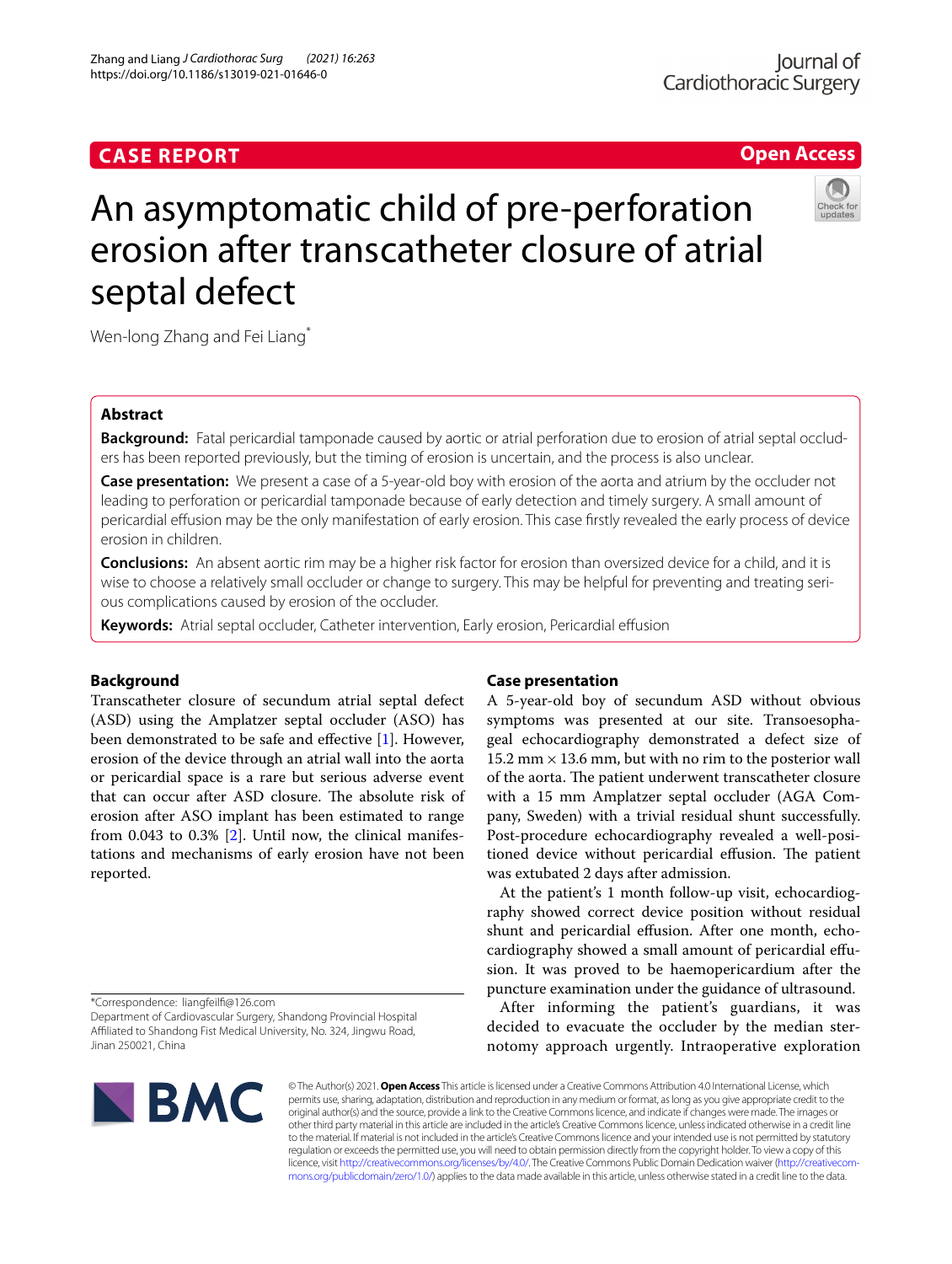revealed that there was a red thrombosis (Fig. [1](#page-1-0)a, the triangle) attached to the anterior wall and root of the aorta; after removing the thrombus, there was a slit of about 8 mm in length (Fig. [1](#page-1-0)b, the rightward arrow) reaching to the middle layer on the outer membrane of the aortic root, and there was also a similarly sized slit on the epicardium of the atrium correspondingly (Fig. [1b](#page-1-0), the leftward arrow). The endothelium of the atrium was intact without rupture (Fig. [2](#page-1-1)a), and the

endothelialization of the occluder was good without thrombus formation (Fig.  $2b$  $2b$ ). The slits on the aortic root and the atrium were repaired using a doubleended needle with gasket respectively, and the ASD was continuous repaired with a polyester patch. The boy was discharged in good condition. No recurrence of pericardial efusion was found during a period of twelve-month follow-up.



<span id="page-1-0"></span>the outer membrane of the aortic root reaching to the middle layer, and a similarly sized slit (the leftward arrow) on the epicardium of the atrium correspondingly

<span id="page-1-1"></span>